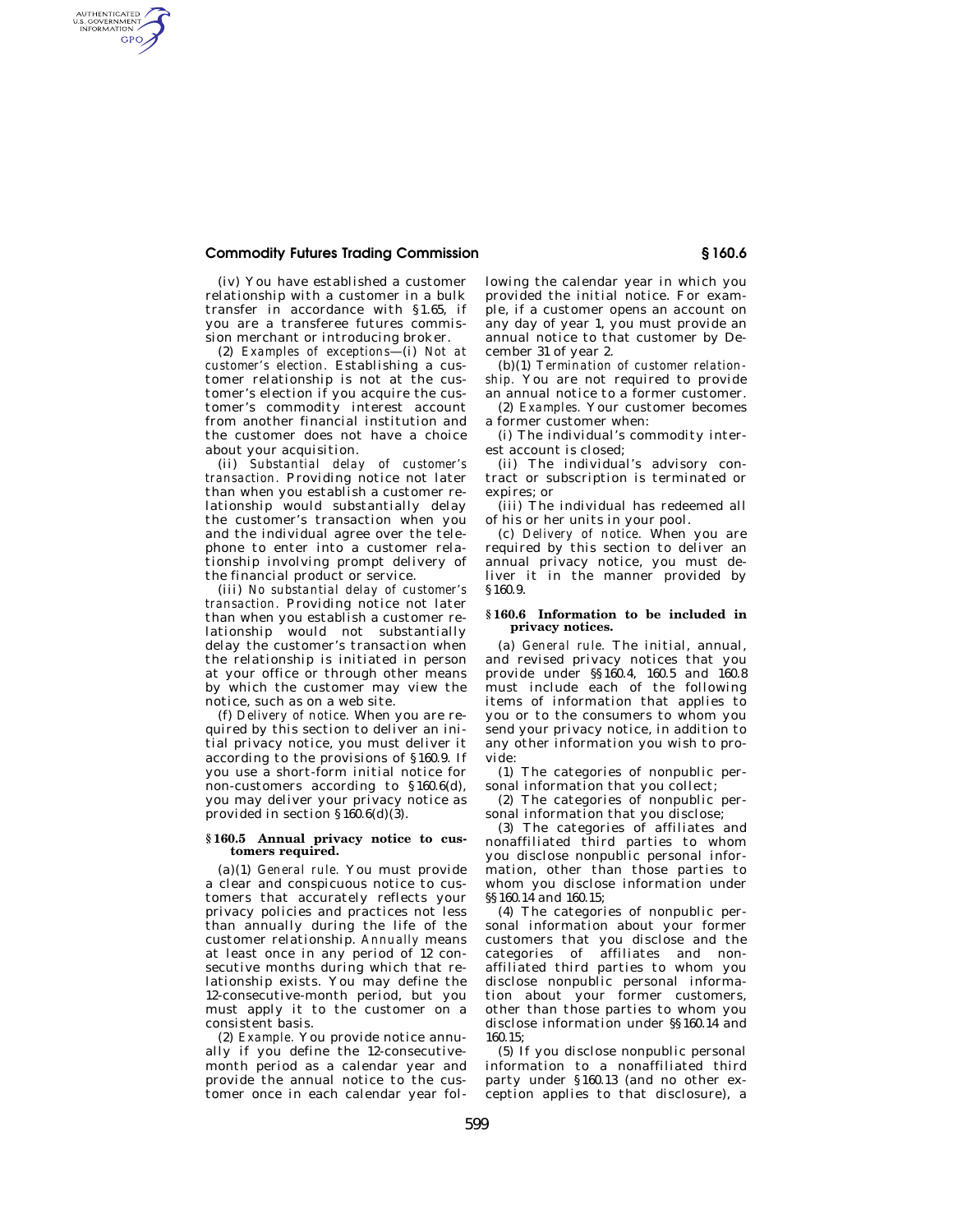separate statement of the categories of information you disclose and the categories of third parties with whom you have contracted;

(6) An explanation of the consumer's rights under §160.10(a) to opt out of the disclosure of nonpublic personal information to nonaffiliated third parties, including the method(s) by which the consumer may exercise that right at that time;

(7) Any disclosures that you make under  $\frac{\sin(2)}{\cos(4)}$ (2)(A)(iii) of the Fair Cred-<br>it Reporting Act (15 U.S.C. Reporting Act (15  $1681a(d)(2)(A)(iii)$  (that is, notices regarding the ability to opt out of disclosures of information among affiliates);

(8) Your policies and practices with respect to protecting the confidentiality and security of nonpublic personal information; and

(9) Any disclosure that you make under paragraph (b) of this section.

(b) *Description of nonaffiliated third parties subject to exceptions.* If you disclose nonpublic personal information to third parties as authorized under §§160.14 and 160.15, you are not required to list those exceptions in the initial or annual privacy notices required by §§160.4 and 160.5. When describing the categories with respect to those parties, it is sufficient to state that you make disclosures to other nonaffiliated companies:

(1) For your everyday business purposes, such as *[include all that apply]* to process transactions, maintain account(s), respond to court orders and legal investigations, or report to credit bureaus; or

(2) As permitted by law.

(c) *Examples*—(1) *Categories of nonpublic personal information that you collect.* You satisfy the requirement to categorize the nonpublic personal information that you collect if you list the following categories, as applicable:

(i) Information from the consumer;

(ii) Information about the consumer's transactions with you or your affiliates;

(iii) Information about the consumer's transactions with nonaffiliated third parties; and

(iv) Information from a consumer reporting agency.

(2) *Categories of nonpublic personal information you disclose.* (i) You satisfy

**§ 160.6 17 CFR Ch. I (4–1–10 Edition)** 

the requirement to categorize the nonpublic personal information you disclose if you list the categories described in paragraph  $(e)(1)$  of this section, as applicable, and a few examples to illustrate the types of information in each category.

(ii) If you reserve the right to disclose all of the nonpublic personal information about consumers that you collect, you may simply state that fact without describing the categories or examples of the nonpublic personal information you disclose.

(3) *Categories of affiliates and nonaffiliated third parties to whom you disclose.* You satisfy the requirement to categorize the affiliates and nonaffiliated third parties to whom you disclose nonpublic personal information if you list the following categories, as applicable, and a few examples to illustrate the types of third parties in each category:

(i) Financial service providers;

(ii) Non-financial companies; and

(iii) Others.

(4) *Disclosures under exception for service providers and joint marketers.* If you disclose nonpublic personal information under the exception in §160.13 to a nonaffiliated third party to market products or services that you offer alone or jointly with another financial institution, you satisfy the disclosure requirement of paragraph (a)(5) of this section if you:

(i) List the categories of nonpublic personal information you disclose, using the same categories and examples you used to meet the requirements of paragraph  $(a)(2)$  of this section, as applicable; and

(ii) State whether the third party is:

(A) A service provider that performs marketing services on your behalf or on behalf of you and another financial institution; or

(B) A financial institution with which you have a joint marketing agreement.

(5) *Simplified notices.* If you do not disclose, and do not wish to reserve the right to disclose, nonpublic personal information to affiliates or nonaffiliated third parties except as authorized under  $\frac{\hat{S}}{\hat{S}}$ 160.14 and 160.15, you may simply state that fact, in addition to information you must provide under